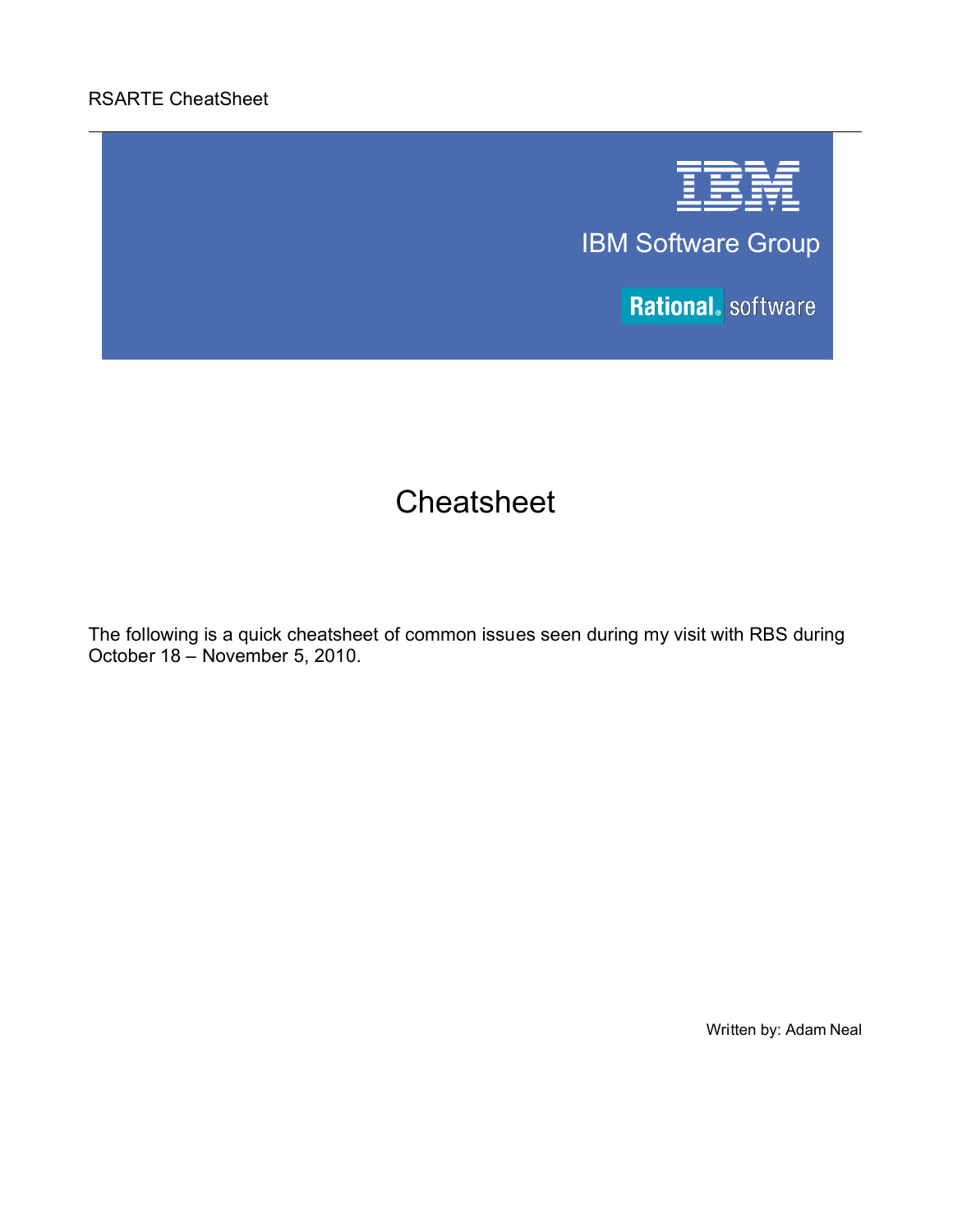- 1) Views are detachable You can make Views free floating by simplying right clicking on the View's tab and select "Detached" (this is great for the code view). Alternatively, make them 'Fast Views' to save space, and just their icons will show around the border of the workbench, waiting for you to click them in order to show the view again.
- 2) There are two types of refresh to be aware of.
	- a) Refresh projects in the PE after making any changes outside the tool (e.g. Undo checkout, or file manipulation via OS terminal). This insures that the model you're looking at is up-to-date.
	- b) Use Refresh in the 'Team' submenu to refresh the Clear case Checkout status of elements
- 3) Want less rigid control over placement of shapes on the diagram? Right click on the diagram (not within the Machine frame, but outside it if there is one) and use the "View" sub menu in order to adjust properties like "Snap to Grid", and showing the "Grid" or "Ruler".
- 4) Use the Link with Editor button in the PE  $\Box$  to keep the PE synchronized with the editor you`re viewing.
- 5) Backspace is equivilent to 'left' on windows (navigate to parent in PE)
- 6) SHIFT+Right/Left is expand/collapse in the PE
- 7) Guards that use to be associated with a choice point, is now a guard on an outgoing transition. Selecting a choice point will enable the Code View to show its outgoing transitions. So you need to be aware of which outgoing transitions you want to edit the guard of. Alternatively just select the transition to edit its guard. Note: choice points and junction points can have multiple outgoing transitions, just use mutually exclusive guards.
- 8) Did you know, that internal transitions vs local self transitions have different semantics? From the UML Spec:

• kind=internal implies that the transition, if triggered, occurs without exiting or entering the source state. Thus, it does not cause a state change. This means that the entry or exit condition of the source state will not be invoked.

• kind=local implies that the transition, if triggered, will not exit the composite (source) state, but it

will apply to any state within the composite state, and these will be exited and entered.

• kind=external implies that the transition, if triggered, will exit the source vertex.

Thus, if you have a self transition, and you know that nested states should not have their entry/exit code invoked then make its 'kind' internal. Some teams have design rules that no entry/exit should ever be used. In this case, using internal transitions over 'local' self transitions will speed up the runtime performance slightly as well, since it removes the runtime checks for entry and exit code.

9) When fixing compilation errors, double click the problem associated with the .cpp file rather than the emx/efx file. Then make your changes directly in the Code Editor. When you save, you'll be prompted to verify the changes you made.

Besure not to touch the //{{{USR tags though.

10) Junction Point semantics:

Did you know that UML2 has junction points available for state chart modelling? Junction points are static conditional branches, while choice points are dynamic conditional branches.

In short, static conditional branches mean that all the guards of transitions chained by junction points (terminating at a choicepoint or a state) will be evaluated prior to taking the first transition. Only if an enabled path exists, will the transition be fired, and their effects be executed.

For example, consider the case where we have: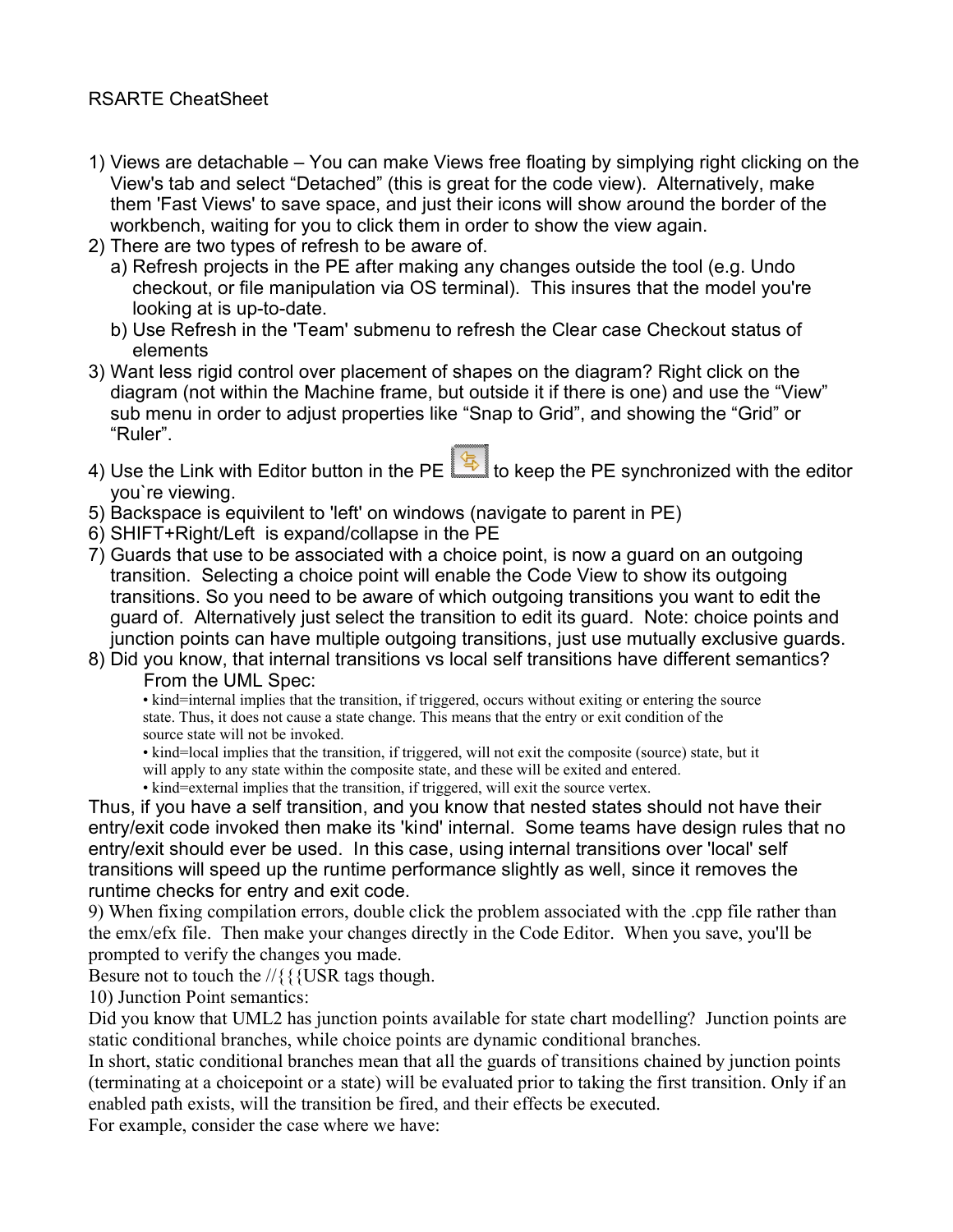### RSARTE CheatSheet



When the event for *t1* arrives, *t1*'s guard && *t2*'s guard must evaluate to true prior to firing *t1* and executing the effect of t1 followed by the effect t2. This means if we start with  $x=1$  and  $y=5$ ,  $t1$  will never fire. But if we have *x=1 && y=4*, t1 will fire, and when we arrive in *State2*, *y* will equal 5 and *x* will equal 2.

Where as, if the above used a choice point instead of a junction point:



then only  $tI$ 's guard  $(x=-I)$  would need to evaluate to true before firing  $tI$  and executing its effect. When the behavior arrives at the choice point, it will then evaluate the outgoing transition guards to determine the path to take, using the unguarded (or '*else*') branch if no guarded path evaluates to *true*. Note that junction points can be used before and/or after a choice point as well. All guards for transitions compounded by junction points must evaluate to *true* in order for that path to be considered enabled. For example in the below case,  $x=-1 \&& y \< 5$  must be true in order for *t1* to fire. Once fired, *y* and then *x* will increment. Then the behavior reaches the choice point and  $z < 5 \& \& y \geq 5$ must evaluate to *true* in order to transition to *S2* (note: *t3*'s effect will not be executed prior to the evaluation), if both conditions are not *true* then the system will transition to the '*Default*' state, otherwise, *t3*'s effect and then *t4*'s effect will be executed and the system will transition to *S2*.



One benifit to using junction points is the facilitation of code reuse in subclasses. For example: